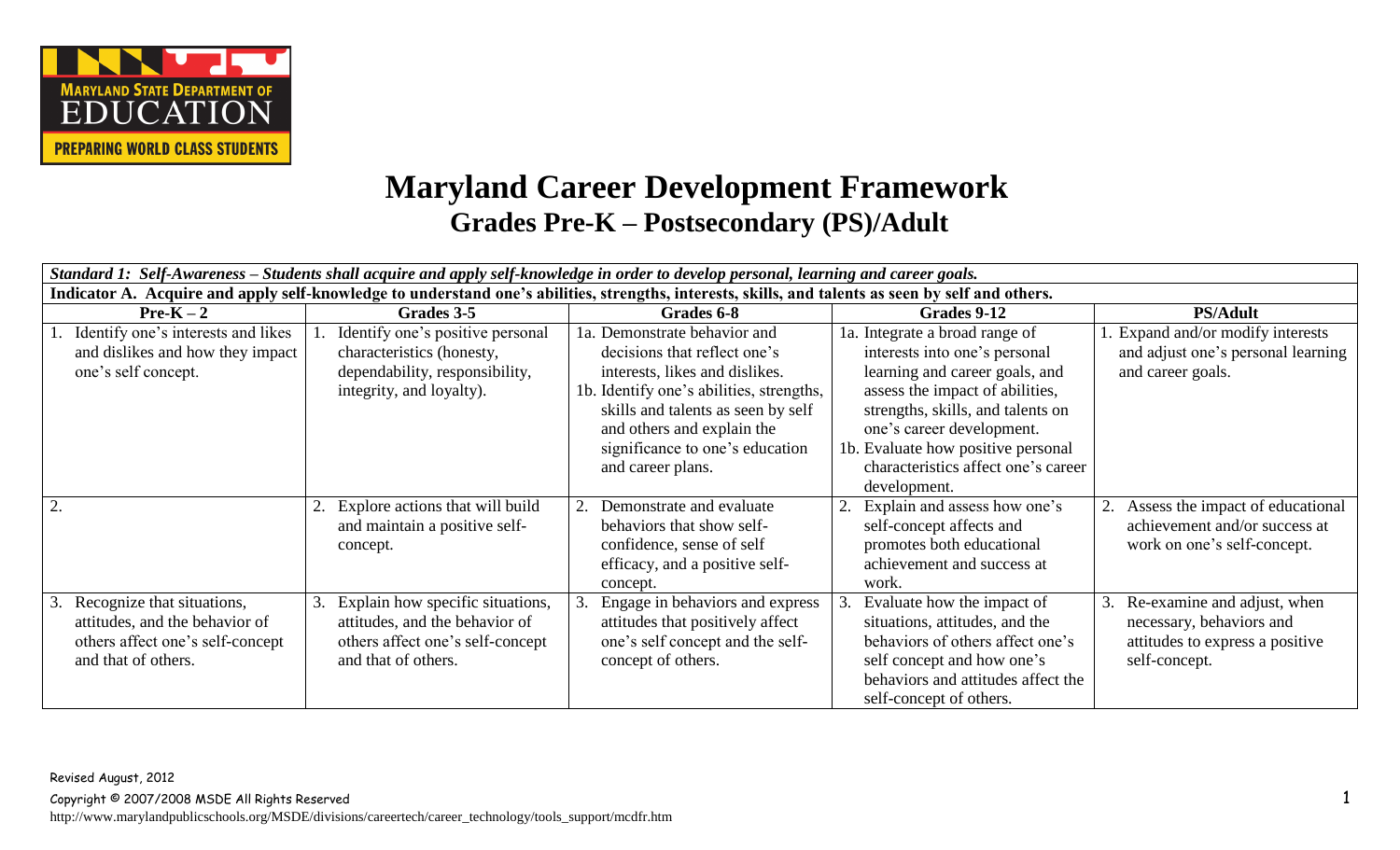| Indicator B. Demonstrate positive interpersonal skills and respect for diversity to facilitate one's career development.                                                                       |                                                                                                                                                                                         |                                                                                                                                                                                                       |                                                                                                                                                                                                     |                                                                                                                                                                                                     |  |
|------------------------------------------------------------------------------------------------------------------------------------------------------------------------------------------------|-----------------------------------------------------------------------------------------------------------------------------------------------------------------------------------------|-------------------------------------------------------------------------------------------------------------------------------------------------------------------------------------------------------|-----------------------------------------------------------------------------------------------------------------------------------------------------------------------------------------------------|-----------------------------------------------------------------------------------------------------------------------------------------------------------------------------------------------------|--|
| $Pre-K-2$                                                                                                                                                                                      | Grades 3-5                                                                                                                                                                              | Grades 6-8                                                                                                                                                                                            | Grades 9-12                                                                                                                                                                                         | <b>PS/Adult</b>                                                                                                                                                                                     |  |
| Identify positive social skills and<br>manners including<br>demonstrating gratitude when<br>interacting with others in a way<br>that is honest, fair, helpful and<br>respectful.               | Demonstrate and evaluate how<br>one's positive social skills,<br>manners, and demonstration of<br>gratitude contribute to effective<br>interactions with others in group<br>activities. | Assess the degree to which one<br>interacts and uses feedback to<br>adjust behavior in group<br>activities in a way that is honest,<br>fair, helpful, and respectful.                                 | Assess the degree to which one<br>interacts and uses feedback to<br>adjust behavior in group activities<br>in a way that is honest, fair,<br>helpful, and respectful.                               | Assess the degree to which one<br>interacts and uses feedback to<br>adjust behavior in group<br>activities in a way that is honest,<br>fair, helpful, and respectful.                               |  |
| Identify the difference between<br>appropriate and inappropriate<br>behaviors in specific school and<br>social situations.                                                                     | Assess the consequences of<br>appropriate and inappropriate<br>behavior and the effects of<br>outside pressure in specific<br>school, and social situations.                            | Demonstrate and assess the<br>2.<br>degree to which one accepts<br>responsibility for personal<br>actions including dealing with<br>outside pressures and<br>contributing to group activities.        | Demonstrate and assess the<br>degree to which one accepts<br>responsibility for personal actions<br>including dealing with outside<br>pressures and contributing to<br>group activities.            | Demonstrate and assess the<br>2.<br>degree to which one accepts<br>responsibility for personal<br>actions including dealing with<br>outside pressures and<br>contributing to group activities.      |  |
| Demonstrate use of rules and<br>procedures to work<br>cooperatively with others in a<br>variety of group situations,<br>including the impact on one's<br>learning and academic<br>achievement. | Identify and apply goals, rules,<br>procedures, roles, and resources<br>to work cooperatively in group<br>activities, including the impact<br>on learning and academic<br>achievement.  | Analyze the impact of academic<br>3.<br>achievement on the ability to<br>work cooperatively in a group.                                                                                               | 3. Evaluate individual and group<br>performance and plan<br>improvements using explicit<br>criteria.                                                                                                | Evaluate individual and group<br>performance and plan<br>improvements using explicit<br>criteria.                                                                                                   |  |
| Identify conflicts and explain the<br>4.<br>importance of resolving group<br>conflict cooperatively and<br>peacefully.                                                                         | Identify and resolve conflicts<br>using skills such as consensus,<br>compromise, collaboration,<br>avoidance, and accommodation.                                                        | Identify and resolve conflicts and<br>4.<br>bring to consensus when<br>appropriate.                                                                                                                   | Demonstrate the ability to support<br>group decisions, respect<br>dissenting positions, and/or use<br>consensus.                                                                                    | Demonstrate the ability to<br>4.<br>support group decisions, respect<br>dissenting positions, and/or use<br>consensus.                                                                              |  |
|                                                                                                                                                                                                | Practice effective<br>communication strategies such<br>as paraphrasing, reflections,<br>active listening, and assertive<br>communication.                                               | 5. Demonstrate, problem-solve and<br>evaluate communication<br>experiences and use of effective<br>strategies such as paraphrasing,<br>reflections, active listening, and<br>assertive communication. | Demonstrate, problem-solve, and<br>evaluate communication<br>experiences and use of effective<br>strategies such as paraphrasing,<br>reflections, active listening, and<br>assertive communication. | Demonstrate, problem-solve, and<br>evaluate communication<br>experiences and use of effective<br>strategies such as paraphrasing,<br>reflections, active listening, and<br>assertive communication. |  |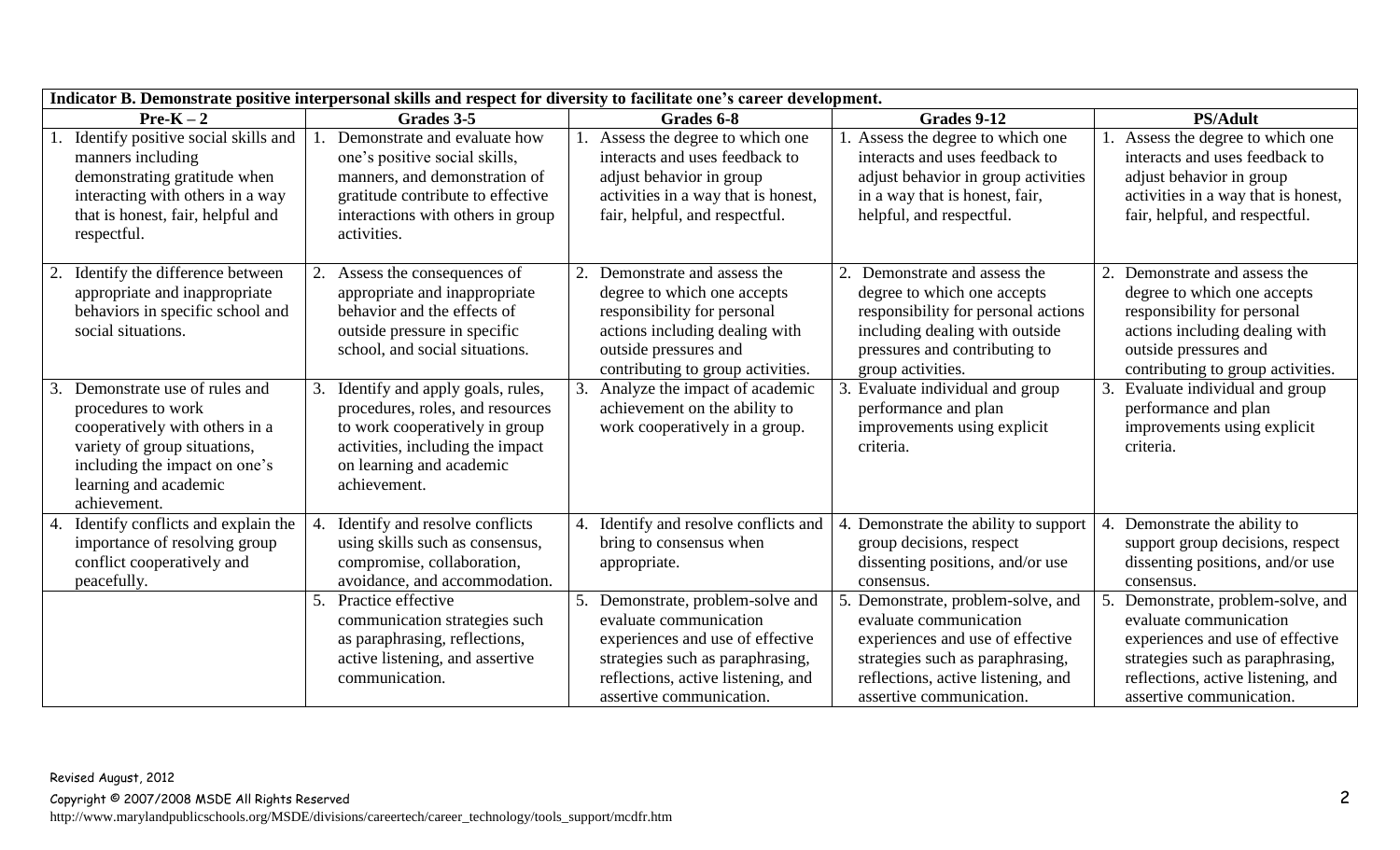| Indicator C. Recognize that growth and change are integral parts of the career development process.                          |                                                                                                                                                                                          |                                                                                                                                                                                                                                                                                                                                                                                                |                                                                                                                                                                                                                                                                                                              |                                                                                                                                                                                                                     |
|------------------------------------------------------------------------------------------------------------------------------|------------------------------------------------------------------------------------------------------------------------------------------------------------------------------------------|------------------------------------------------------------------------------------------------------------------------------------------------------------------------------------------------------------------------------------------------------------------------------------------------------------------------------------------------------------------------------------------------|--------------------------------------------------------------------------------------------------------------------------------------------------------------------------------------------------------------------------------------------------------------------------------------------------------------|---------------------------------------------------------------------------------------------------------------------------------------------------------------------------------------------------------------------|
| $Pre-K-2$                                                                                                                    | Grades 3-5                                                                                                                                                                               | Grades 6-8                                                                                                                                                                                                                                                                                                                                                                                     | Grades 9-12                                                                                                                                                                                                                                                                                                  | <b>PS/Adult</b>                                                                                                                                                                                                     |
| Describe how one has grown and<br>changed.                                                                                   | Describe how one has grown and<br>changed.                                                                                                                                               | Recognize that growth and<br>change in mind and body is<br>experienced throughout life.                                                                                                                                                                                                                                                                                                        | Analyze the results of personal<br>growth and change throughout<br>life to determine future growth<br>opportunities.                                                                                                                                                                                         | 1. Analyze the results of personal<br>growth and changes throughout<br>life to determine future growth<br>opportunities.                                                                                            |
| Identify situations in which one<br>2.<br>might need assistance from<br>people or other resources (e.g.<br>school problems). | Identify situations in which one<br>might need assistance from<br>people or other resources (e.g.<br>school problems).                                                                   | 2a. Identify situations and access<br>resources, including other<br>people, to seek assistance when<br>needed.<br>2b. Recognize that external events<br>often cause life changes.<br>2c. Identify motivations and<br>aspirations.                                                                                                                                                              | 2. Identify situations (e.g. applying<br>to college, seeking employment,<br>experiencing problems in school,<br>encountering financial<br>instability, developing a<br>disability, and design strategies<br>to access resources, including<br>other people, to seek assistance<br>when needed.               | 2.<br>Appraise strategies for accessing<br>people and other resources when<br>assistance is needed.                                                                                                                 |
| 3. N/A                                                                                                                       | 3. N/A                                                                                                                                                                                   | Demonstrate adaptability and<br>3.<br>flexibility when initiating or<br>responding to change.                                                                                                                                                                                                                                                                                                  | 3.<br>Demonstrate and analyze how<br>effectively one responds to<br>change and/or initiates change.                                                                                                                                                                                                          | 3. Evaluate strategies for managing<br>life changes caused by external<br>events.                                                                                                                                   |
| 4. $N/A$                                                                                                                     | 4. N/A                                                                                                                                                                                   | Recognize that one's motivations<br>4.<br>and aspirations are likely to<br>change with time and<br>circumstances.                                                                                                                                                                                                                                                                              | Explain how motivations and<br>aspirations changed with time<br>and circumstance.                                                                                                                                                                                                                            | 4.<br>Assess how changes in<br>motivations and aspirations over<br>time personally affects the<br>process of career development.                                                                                    |
|                                                                                                                              | Indicator D. Apply self-knowledge to decision-making and goal-setting.                                                                                                                   |                                                                                                                                                                                                                                                                                                                                                                                                |                                                                                                                                                                                                                                                                                                              |                                                                                                                                                                                                                     |
| Recognize that everyone is a<br>decision-maker.                                                                              | 1a. Recognize that self-knowledge<br>enables informed decision-<br>making and effective planning.<br>1b. Explain financial choices based<br>on available resources, needs,<br>and wants. | 1a. Demonstrate an awareness of<br>strategic thinking to make<br>effective decisions about goals<br>for learning and performance.<br>1b. Assess career and academic<br>interests to make decisions about<br>academic course selection and<br>career program of study choices.<br>1c. Analyze financial choices based<br>on available resources, needs,<br>and wants for goods and<br>services. | 1a. Plan and follow steps to make<br>effective decisions and achieve<br>goals for learning and<br>performance.<br>1b. Revise academic and career plan<br>to reflect growth and<br>development.<br>1c. Evaluate financial choices based<br>on available resources, needs,<br>and wants for goods and services | 1a. Monitor, evaluate, and make<br>necessary adjustments in goals,<br>plans, and actions.<br>1b. Monitor financial choices based<br>on available resources and make<br>adjustments in goals, plans, and<br>actions. |

Revised August, 2012

Copyright © 2007/2008 MSDE All Rights Reserved 3

http://www.marylandpublicschools.org/MSDE/divisions/careertech/career\_technology/tools\_support/mcdfr.htm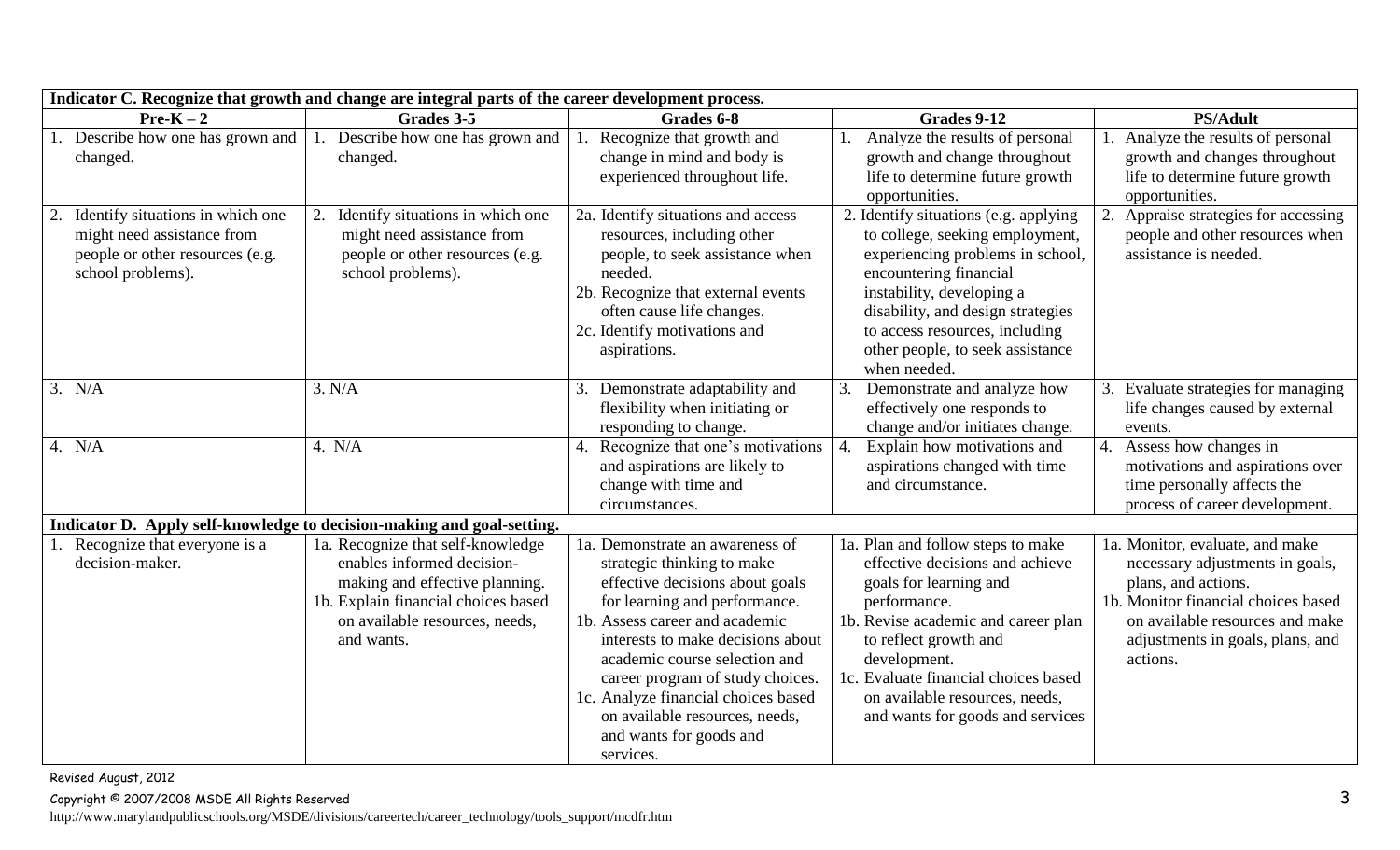*Standard 2: Career Awareness – Students shall use the Maryland Career Clusters and career pathways including Career and Technology Education (CTE) programs of study in order to understand their relationship to educational achievement and life-long learning.*

| Indicator A. Analyze/compare the industries represented in Maryland's 10 Career Clusters and how they relate to the needs and functions of the economy and society. |                                                                                     |                                                                                                                                                                                                                                                                                                                                               |                                                                                                                                     |                                                                                                                                                                         |  |
|---------------------------------------------------------------------------------------------------------------------------------------------------------------------|-------------------------------------------------------------------------------------|-----------------------------------------------------------------------------------------------------------------------------------------------------------------------------------------------------------------------------------------------------------------------------------------------------------------------------------------------|-------------------------------------------------------------------------------------------------------------------------------------|-------------------------------------------------------------------------------------------------------------------------------------------------------------------------|--|
| $Pre-K-2$                                                                                                                                                           | Grades 3-5                                                                          | Grades 6-8                                                                                                                                                                                                                                                                                                                                    | Grades 9-12                                                                                                                         | <b>PS/Adult</b>                                                                                                                                                         |  |
| 1. Identify the industries where<br>family members work.                                                                                                            | Identify the industries in the<br>community that align with the<br>career clusters. | 1a., Identify career clusters and<br>related CTE programs of study.<br>1b. Describe how career clusters<br>relate to the needs and functions<br>of Maryland's economy.<br>1c. Research occupations and<br>careers within each career cluster<br>and identify academic and CTE<br>programs of study to inform<br>academic and career planning. | 1a. Identify and research career<br>clusters and CTE programs of<br>interest.<br>1b. Determine academic and career<br>related goals | Re-examine and evaluate how<br>career clusters and CTE<br>programs of study can help one<br>to respond to changing societal<br>needs and economic conditions.           |  |
| N/A                                                                                                                                                                 | N/A                                                                                 | 2. Compare/contrast the shift in the<br>work organization of the $21st$<br>century versus the past.                                                                                                                                                                                                                                           | Compare/contrast the shift in the<br>work organization of the $21st$<br>century versus the past.                                    | Evaluate how changing societal<br>needs and economic conditions<br>affect the nature of work and an<br>individual's progression within a<br>career cluster and pathway. |  |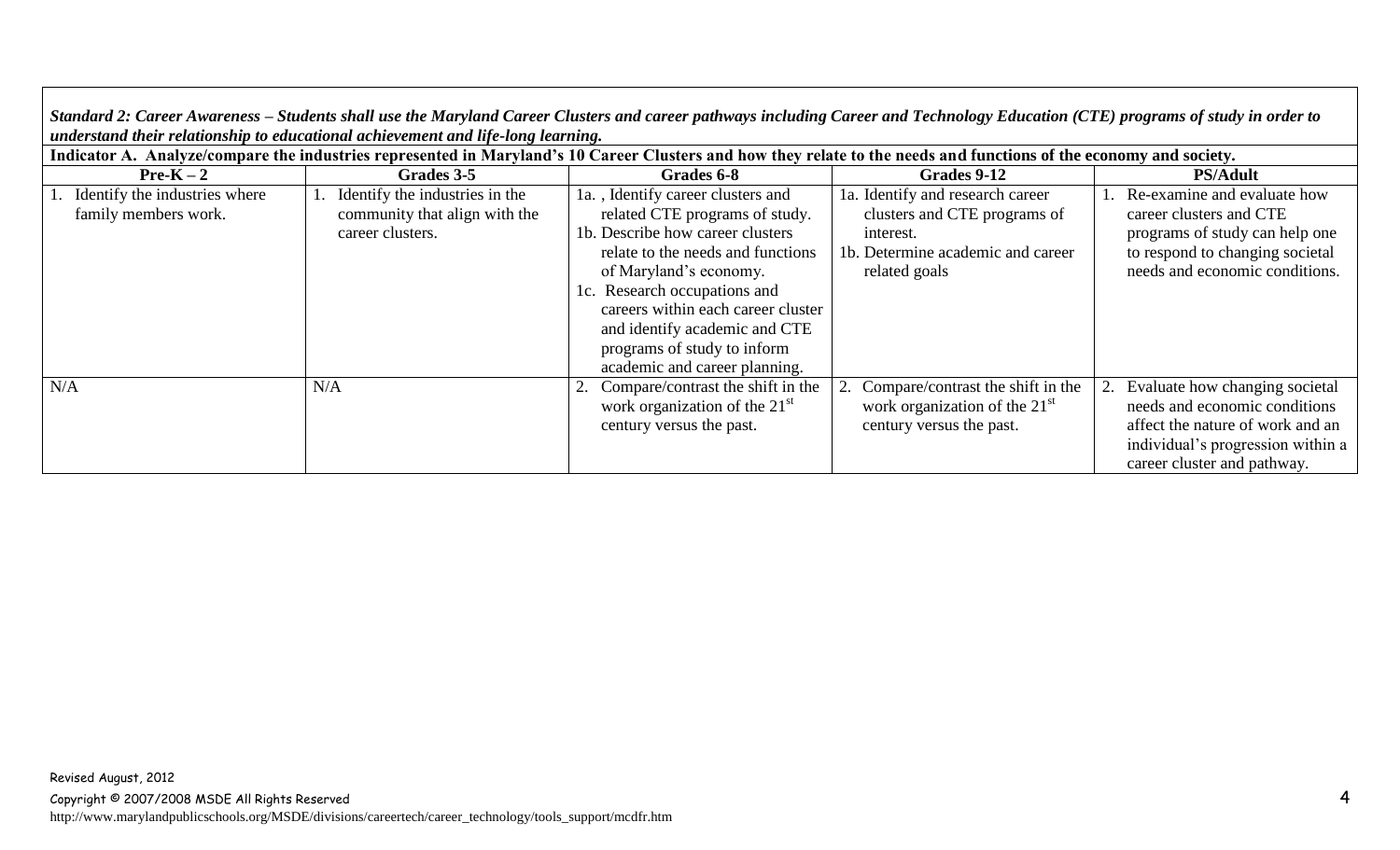| Indicator B. Understand the connections among educational achievement, lifelong learning and the career options across career pathways. |                                                                                                                                                                                                                                                                               |                                                                                                                                                                                                                                                                                                                                                                                                       |                                                                                                                                                                                                                                                                                                                                                                                     |                                                                                                                                                                                                                                                                                                                                      |
|-----------------------------------------------------------------------------------------------------------------------------------------|-------------------------------------------------------------------------------------------------------------------------------------------------------------------------------------------------------------------------------------------------------------------------------|-------------------------------------------------------------------------------------------------------------------------------------------------------------------------------------------------------------------------------------------------------------------------------------------------------------------------------------------------------------------------------------------------------|-------------------------------------------------------------------------------------------------------------------------------------------------------------------------------------------------------------------------------------------------------------------------------------------------------------------------------------------------------------------------------------|--------------------------------------------------------------------------------------------------------------------------------------------------------------------------------------------------------------------------------------------------------------------------------------------------------------------------------------|
| $Pre-K-2$                                                                                                                               | Grades 3-5                                                                                                                                                                                                                                                                    | Grades 6-8                                                                                                                                                                                                                                                                                                                                                                                            | Grades 9-12                                                                                                                                                                                                                                                                                                                                                                         | <b>PS/Adult</b>                                                                                                                                                                                                                                                                                                                      |
| Explain how one is a learner and<br>identify attitudes and behaviors<br>that impact on educational<br>achievement.                      | 1a. Explore one's learning style and<br>identify ways to become an<br>independent learner and take<br>responsibility for one's learning.<br>1b. Analyze personal attitudes,<br>behaviors, and learning habits<br>and identify how they impact<br>educational achievement.     | 1a. Use knowledge of one's learning<br>style, positive attitude, and<br>behaviors to improve educational<br>attainment and adjust behavior,<br>when needed, to maximize<br>achievement.<br>1b. Identify the connections between<br>one's educational achievement<br>and personal and career goals.                                                                                                    | 1a. Assess past, present, and future<br>informal and formal learning<br>experiences that connect to one's<br>life goals.<br>1b. Analyze the connections<br>between one's educational<br>achievement and personal and<br>career goals and adjust behavior<br>in a way that integrates the<br>strong connections.                                                                     | 1a. Adjust behavior in a way that<br>integrates the strong connections<br>between educational<br>achievement and personal and<br>career goals.<br>1b. Understand that ongoing<br>attainment of knowledge and<br>skills enhances an individual's<br>ability to function effectively in<br>a diverse and changing economy.             |
| Identify academic strengths.<br>2.                                                                                                      | 2a. Describe how proficiencies in<br>math, science, and language arts<br>impact the selection and<br>attainment of one's personal and<br>career goals. Identify how to get<br>extra help when needed.<br>2b. Develop study skills that<br>promote educational<br>achievement. | 2a. Assess one's educational<br>achievement and explain how it<br>impacts on the selection and<br>attainment of career options to<br>develop personal and career<br>goals.<br>2b. Use study skills, strategies and<br>learning habits to improve<br>achievement.<br>2c. Use technology to access, store,<br>manage, analyze, and<br>communicate information to<br>enhance and improve<br>achievement. | 2a. Prioritize educational<br>achievement areas needing<br>improvement and develop a plan<br>to obtain proficiency of one's<br>personal and career goals.<br>2b. Use study skills, strategies and<br>learning habits to improve<br>achievement.<br>2c. Use technology to access, store,<br>manage, analyze and<br>communicate information to<br>enhance and improve<br>achievement. | 2a. Continue to prioritize<br>educational achievement areas<br>needing improvement and adjust<br>planning.<br>2b. Use study skills, strategies and<br>learning habits to improve<br>achievement.<br>2c. Use technology to access, store,<br>manage, analyze and<br>communicate information to<br>enhance and improve<br>achievement. |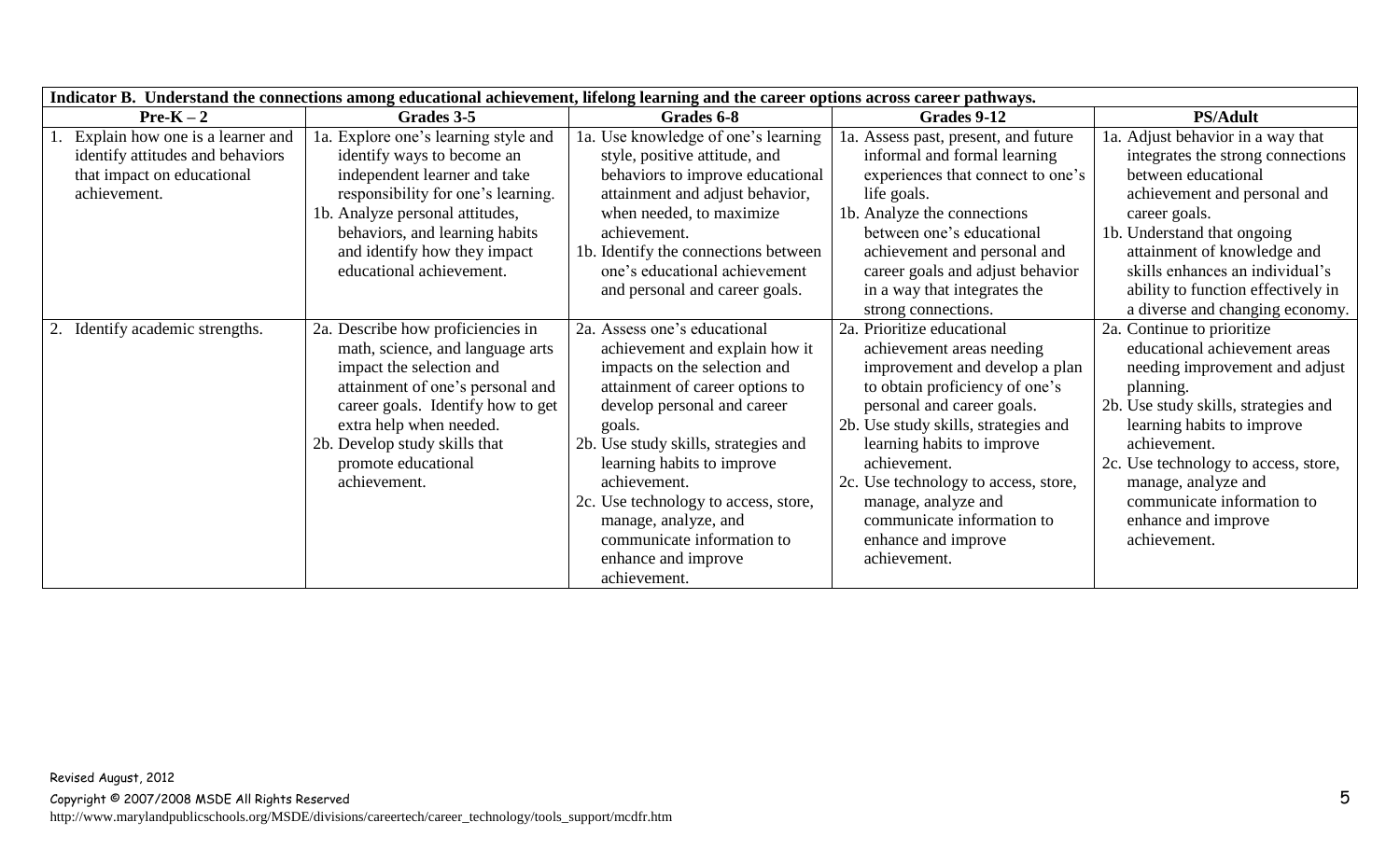| Indicator C. Understand how accurate, current and unbiased career information is necessary for successful career planning and management using career clusters. |                                                                                                    |                                                                                                                                                                                                                                                                                                                                                                                           |                                                                                                                                                                                                                                                                                                                                                                                                                                                                                                                                                                                                                                               |                                                                                                                                                    |
|-----------------------------------------------------------------------------------------------------------------------------------------------------------------|----------------------------------------------------------------------------------------------------|-------------------------------------------------------------------------------------------------------------------------------------------------------------------------------------------------------------------------------------------------------------------------------------------------------------------------------------------------------------------------------------------|-----------------------------------------------------------------------------------------------------------------------------------------------------------------------------------------------------------------------------------------------------------------------------------------------------------------------------------------------------------------------------------------------------------------------------------------------------------------------------------------------------------------------------------------------------------------------------------------------------------------------------------------------|----------------------------------------------------------------------------------------------------------------------------------------------------|
| $Pre-K-2$                                                                                                                                                       | Grades 3-5                                                                                         | Grades 6-8                                                                                                                                                                                                                                                                                                                                                                                | Grades 9-12                                                                                                                                                                                                                                                                                                                                                                                                                                                                                                                                                                                                                                   | <b>PS/Adult</b>                                                                                                                                    |
| 1. N/A                                                                                                                                                          | 1. Identify sources of information<br>about careers.                                               | 1a. Recognize the relevance of<br>career information to career<br>planning including, knowledge<br>about career clusters and related<br>economic information, career<br>options, education degrees, and<br>training requirements.<br>1b. Recognize that there are a<br>variety of resources available<br>which vary in quality such as<br>accuracy, bias, timeliness and<br>impartiality. | 1a. Evaluate and identify relevant<br>career information resources to<br>use in selecting and planning for<br>a career cluster and career<br>pathway. (i.e., economic, labor<br>market, and employer-specific).<br>1b. Compare occupations and<br>careers within a career cluster<br>using labor market information<br>to determine post secondary<br>education opportunities<br>including two-year and four-year<br>college programs, certificate<br>programs, apprenticeship, and<br>trade school options.<br>1c. Compare and contrast earning<br>power with levels of education<br>and training of careers within<br>clusters of interest. | Analyze which educational and<br>career cluster information<br>resources are useful in one's<br>ongoing academic and career<br>management.         |
| 2. N/A                                                                                                                                                          | 2. Identify different career options,<br>including those that may be<br>considered nontraditional. | Investigate career clusters and<br>career options, including those<br>that may be nontraditional (i.e.<br>relative to one's gender, race,<br>culture, or ability.)                                                                                                                                                                                                                        | Demonstrate openness to and<br>consider career cluster and<br>options that one might view as<br>nontraditional ( <i>i.e.</i> relative to<br>one's gender, race, culture, or<br>ability.)                                                                                                                                                                                                                                                                                                                                                                                                                                                      | Integrate openness to<br>nontraditional careers into one's<br>career management. (i.e. relative<br>to one's gender, race, culture, or<br>ability.) |
| 3. N/A                                                                                                                                                          | 3. N/A                                                                                             | Evaluate assessments of personal<br>3.<br>career results to knowledge of<br>self and career clusters.                                                                                                                                                                                                                                                                                     | Evaluate career assessment<br>results to identify a career cluster<br>related academic courses and<br>program of study to inform<br>academic and career planning.                                                                                                                                                                                                                                                                                                                                                                                                                                                                             | Evaluate career assessment<br>results to manage one's ongoing<br>academic and career planning.                                                     |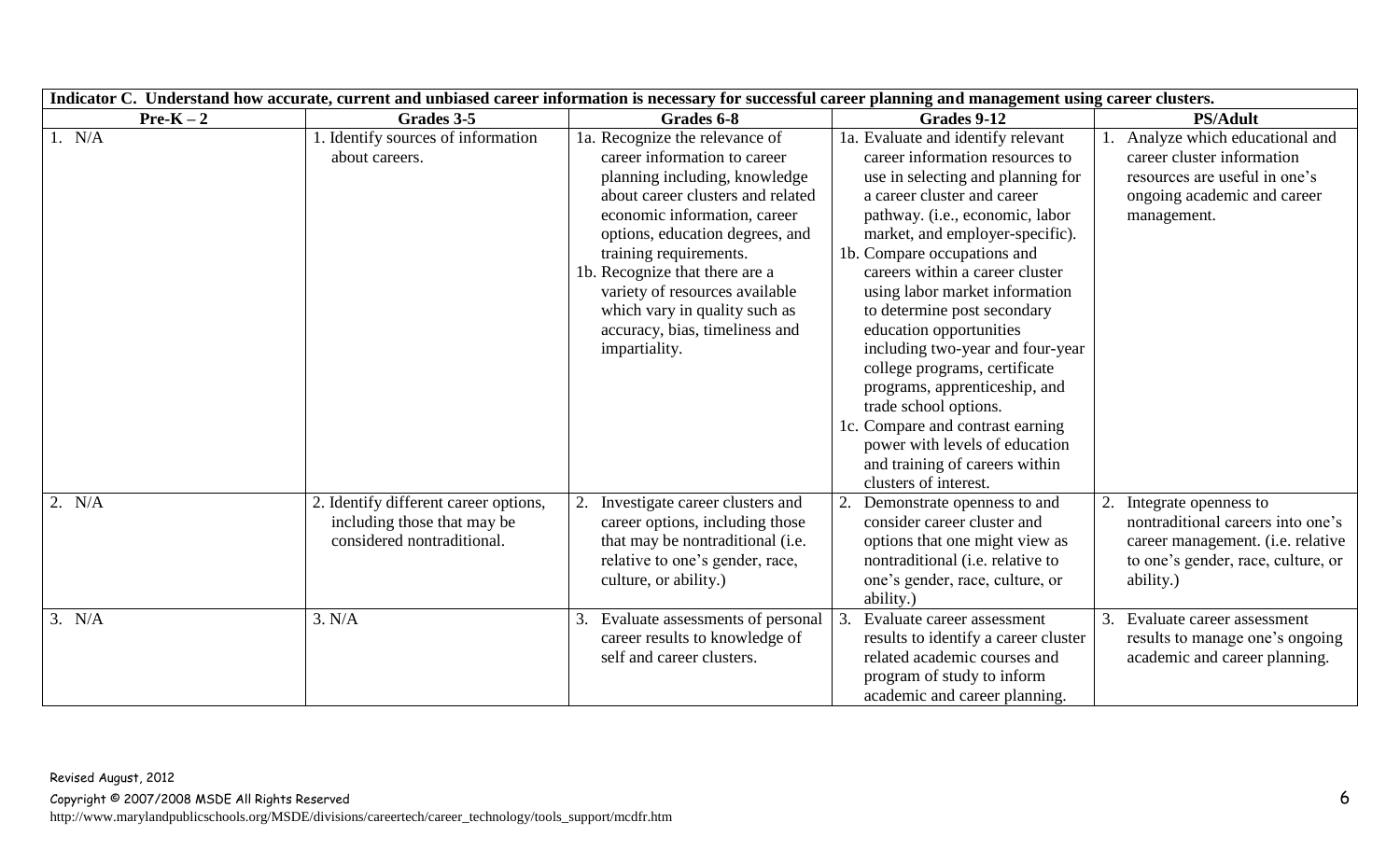| Indicator D. Recognize that decision-making is an important part of an individual's career development.       |                                                                                                                                                                          |                                                                                                                                                                                                                       |                                                                                                                                                                                                      |                                                                                                                                                                                                                                               |
|---------------------------------------------------------------------------------------------------------------|--------------------------------------------------------------------------------------------------------------------------------------------------------------------------|-----------------------------------------------------------------------------------------------------------------------------------------------------------------------------------------------------------------------|------------------------------------------------------------------------------------------------------------------------------------------------------------------------------------------------------|-----------------------------------------------------------------------------------------------------------------------------------------------------------------------------------------------------------------------------------------------|
| $Pre-K-2$                                                                                                     | Grades 3-5                                                                                                                                                               | Grades 6-8                                                                                                                                                                                                            | Grades 9-12                                                                                                                                                                                          | <b>PS/Adult</b>                                                                                                                                                                                                                               |
| 1. N/A                                                                                                        | Describe the decision-making<br>1a.<br>process.<br>Compare the relationships<br>$1b$ .<br>among education, skills, career<br>choices, economic conditions<br>and income. | 1a. Identify resources for gathering<br>career information relevant to<br>making a decision.<br>Examine the relationships<br>$1b$ .<br>among education, skills, career<br>choices, economic conditions<br>and income. | 1a. Explore and evaluate career<br>information relevant to making a<br>decision.<br>1b. Evaluate the relationships<br>among education, skills, career<br>choices, economic conditions<br>and income. | 1a. Explore and evaluate career<br>information relevant to making<br>a decision, and the steps used<br>to make a decision.<br>1b. Monitor the relationships<br>among education, skills, career<br>choices, economic conditions<br>and income. |
| 2. N/A                                                                                                        | Describe how setting personal<br>2.<br>priorities are part of decision-<br>making.                                                                                       | Recognize how one's personal<br>priorities (e.g. financial,<br>educational, leisure) are part of<br>one's decision-making.                                                                                            | Explain how one's career<br>2.<br>decision-making reflects<br>personal priorities (e.g.<br>financial, educational, leisure).                                                                         | 2. Assess the role of personal<br>priorities (e.g. financial,<br>educational, leisure) in one's<br>decision-making.                                                                                                                           |
| Recognize that there are<br>alternatives to consider when<br>making a decision and that each<br>has outcomes. | Clarify alternatives and their<br>3.<br>outcomes when making a<br>decision.                                                                                              | Apply knowledge of alternatives<br>3.<br>and their outcomes to one's<br>decisions.                                                                                                                                    | Examine the implications of<br>decisions, consider new<br>alternatives, and analyze the<br>need to compromise and its<br>effect on one's decisions.                                                  | Examine the implications of<br>decisions, consider new<br>alternatives, and analyze the<br>need to compromise and its<br>effect on one's decisions.                                                                                           |
| 4. $N/A$                                                                                                      | Understand that decision-<br>4.<br>making involves compromise.                                                                                                           | Explain how decision-making<br>4.<br>may involve compromise and<br>cite examples.                                                                                                                                     | Explain how decision-making<br>may involve compromise and<br>cite examples.                                                                                                                          | Explain how decision-making<br>may involve compromise and<br>cite examples.                                                                                                                                                                   |
|                                                                                                               | Indicator E. Understand that balancing personal, leisure, community, learner and work roles is an important part of one's career development.                            |                                                                                                                                                                                                                       |                                                                                                                                                                                                      |                                                                                                                                                                                                                                               |
| $Pre-K-2$                                                                                                     | Grades 3-5                                                                                                                                                               | Grades 6-8                                                                                                                                                                                                            | Grades 9-12                                                                                                                                                                                          | <b>PS/Adult</b>                                                                                                                                                                                                                               |
| N/A<br>1.                                                                                                     | 1. N/A                                                                                                                                                                   | Explore that one has personal,<br>leisure, community, work roles,<br>and responsibilities which must<br>be balanced and that there are<br>many ways to do so.                                                         | Examine one's personal, leisure,<br>community, learner, work roles,<br>and responsibilities and illustrate<br>how they are interconnected.                                                           | Examine and evaluate how one<br>balances life roles and<br>responsibilities and determines<br>desired changes.                                                                                                                                |
| 2. N/A                                                                                                        | 2. N/A                                                                                                                                                                   | 2. N/A                                                                                                                                                                                                                | Identify the connections between<br>life roles and lifestyle.                                                                                                                                        | Determine how one's life roles<br>impact one's lifestyle.                                                                                                                                                                                     |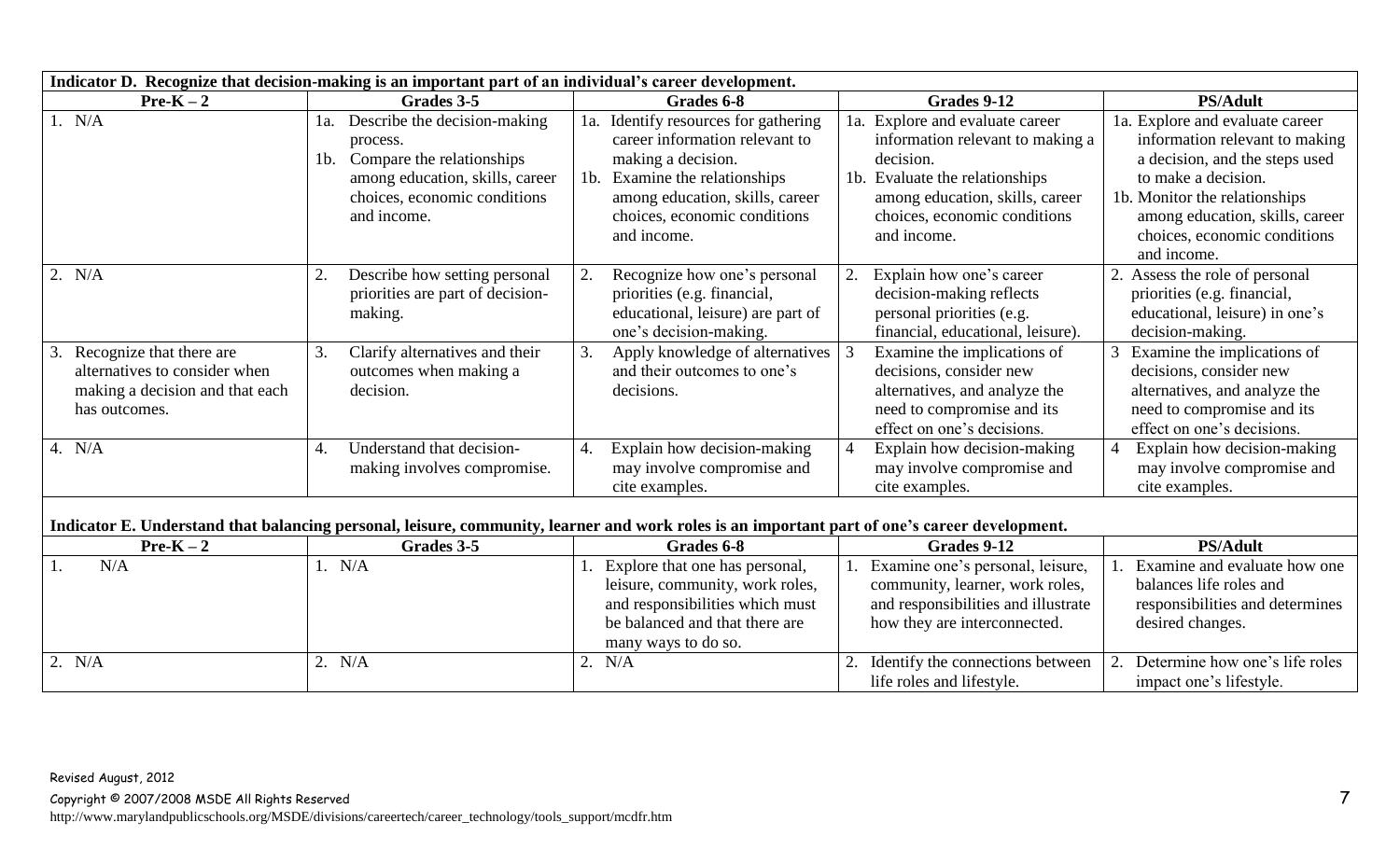*Standard 3: Career Exploration – Students shall assess career cluster choices and related career pathways including Career Technology Education (CTE) programs of study in order to develop an academic and career plan.*

**Indicator A. Prepare an academic and career plan based on high school graduation requirements, a sequence of Career Technology Education (CTE) program of study courses, related academics and postsecondary options.**

| $Pre-K-2$                                                                                                             | Grades 3-5                                                                                           | Grades 6-8                                                                                                                                                              | Grades 9-12                                                                                                                                                                                         | <b>PS/Adult</b>                                                                                                                                                     |
|-----------------------------------------------------------------------------------------------------------------------|------------------------------------------------------------------------------------------------------|-------------------------------------------------------------------------------------------------------------------------------------------------------------------------|-----------------------------------------------------------------------------------------------------------------------------------------------------------------------------------------------------|---------------------------------------------------------------------------------------------------------------------------------------------------------------------|
| 1. N/A                                                                                                                | Understand that effective<br>planning facilitates the<br>attainment of personal and career<br>goals. | Develop an academic and career<br>plan that includes postsecondary<br>options.                                                                                          | Review one's academic and<br>career plan, including<br>postsecondary options and make<br>modifications on an annual basis.                                                                          | Modify one's plan as needed to<br>reflect ongoing career decisions.                                                                                                 |
| 2. N/A                                                                                                                | 2. $N/A$                                                                                             | 2. Explore the requirements for<br>effective transition from one<br>learning level to the next (i.e.<br>middle to high school and high<br>school to postsecondary).     | 2. Demonstrate the knowledge and<br>skills necessary to transfer<br>effectively from one learning<br>level to the next.                                                                             | Demonstrate the knowledge and<br>skills necessary to transfer<br>effectively from a two-and four-<br>year college degree to a<br>graduate school program.           |
| 3. N/A                                                                                                                | 3. N/A                                                                                               | Investigate program sequences<br>3.<br>for career clusters including CTE<br>programs of study of interest that<br>overlap with other career<br>pathways.                | 3. Design a program sequence for<br>selected academic/career options<br>including, if applicable, CTE<br>programs of study, postsecondary<br>education and/or training<br>opportunities.            | Assess program sequence for<br>selected academic/career-<br>related program of study and<br>modify plan.                                                            |
| Explore specific learning<br>4.<br>experiences that are school-based<br>and related to Maryland's career<br>clusters. | 4. Explore specific learning<br>experiences within Maryland's<br>career clusters.                    | 4. Explore specific learning<br>experiences within and across<br>career clusters.                                                                                       | 4. Apply academic/career-related<br>content standards including CTE<br>programs of study, if applicable,<br>to work-based learning<br>experiences and one's program<br>sequence (high school plan). | Apply academic/career-related<br>content standards including<br>CTE programs of study to<br>work-based learning<br>experiences and one's career<br>management plan. |
| $Pre-K-2$                                                                                                             | Grades 3-5                                                                                           | Grades 6-8                                                                                                                                                              | Grades 9-12                                                                                                                                                                                         | <b>PS/Adult</b>                                                                                                                                                     |
| 5. N/A                                                                                                                | 5. N/A                                                                                               | Select options for further<br>5.<br>education and/or training (i.e.<br>dual enrollment, articulated<br>credit, advanced placement,<br>certification, two-year colleges, | 5. Select options for further<br>education and/or training (i.e.<br>dual enrollment, articulated<br>credit, advanced placement,<br>certification, two-year colleges,                                | Select options for further<br>education and/or training (two-<br>and four-year<br>college/universities, credit by<br>exam, apprenticeships,                         |

Revised August, 2012

 $Copyright \textdegree$  2007/2008 MSDE All Rights Reserved  $8$ 

http://www.marylandpublicschools.org/MSDE/divisions/careertech/career\_technology/tools\_support/mcdfr.htm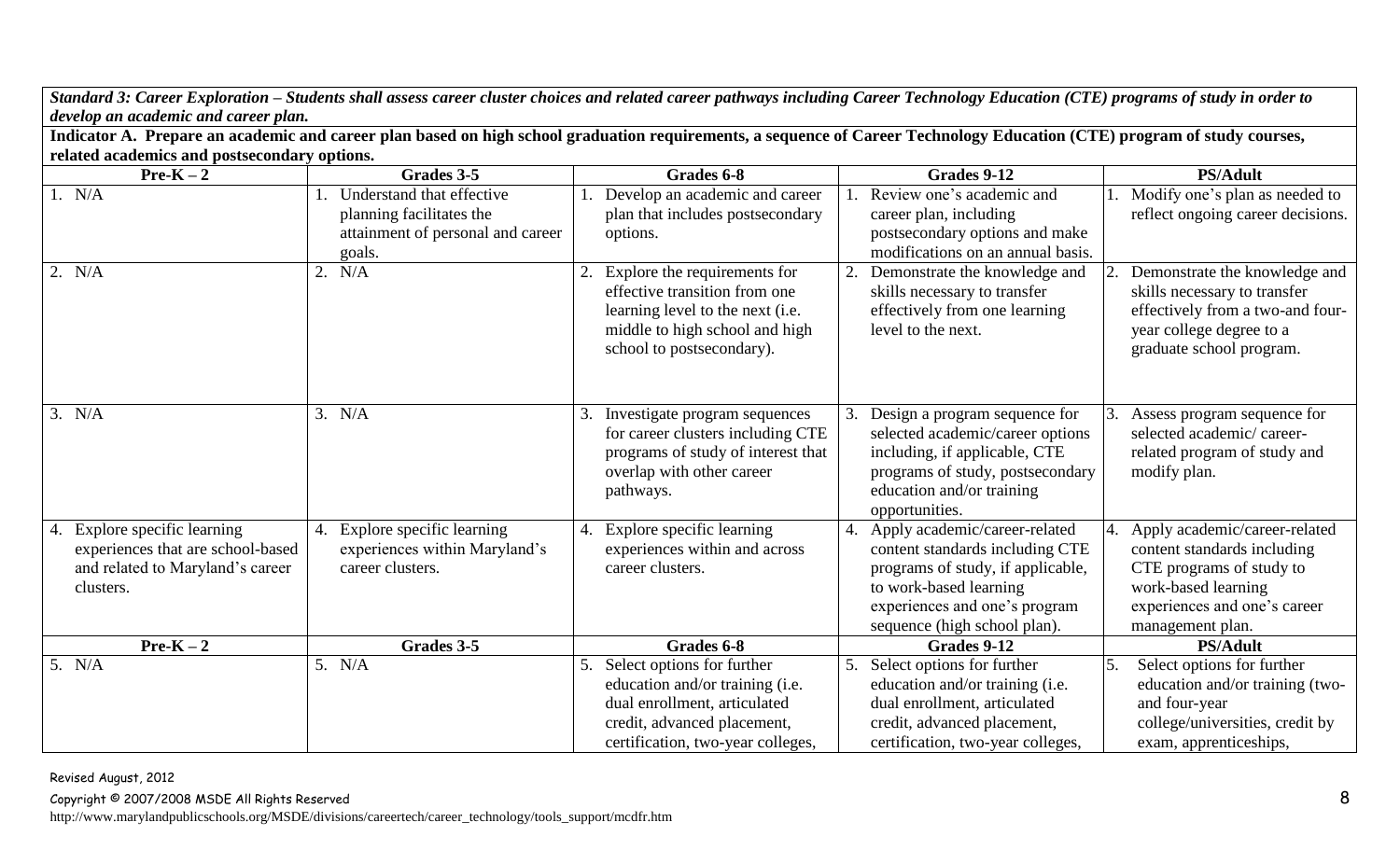|           | Indicator B. Use a process/model for knowing and thinking about how one makes decisions. | four-year colleges,<br>apprenticeships, and technical<br>schools).                              | four-year colleges,<br>apprenticeships, and technical<br>schools.)                                                     | technical schools.)                                                                                                           |
|-----------|------------------------------------------------------------------------------------------|-------------------------------------------------------------------------------------------------|------------------------------------------------------------------------------------------------------------------------|-------------------------------------------------------------------------------------------------------------------------------|
| $Pre-K-2$ | Grades 3-5                                                                               | Grades 6-8                                                                                      | Grades 9-12                                                                                                            | <b>PS/Adult</b>                                                                                                               |
| 1. N/A    | 1. Identify a process/model for<br>making decisions.                                     | 1. Explain/apply steps of a<br>decision-making model to inform<br>academic and career planning. | 1. Demonstrate the use of a<br>decision-making model to inform<br>academic and career planning on<br>an ongoing basis. | 1. Demonstrate the use of a<br>decision-making model on a<br>consistent basis as part of one's<br>ongoing career management.  |
| 2. $N/A$  | 2. $N/A$                                                                                 | 2. Identify how cultural beliefs and<br>attitudes impact one's career<br>decisions.             | 2. Describe the impact of one's<br>culture, beliefs, and attitudes on<br>one's career decisions.                       | 2. Describe the impact of one's<br>culture, beliefs, attitudes, work<br>values, and family life on one's<br>career decisions. |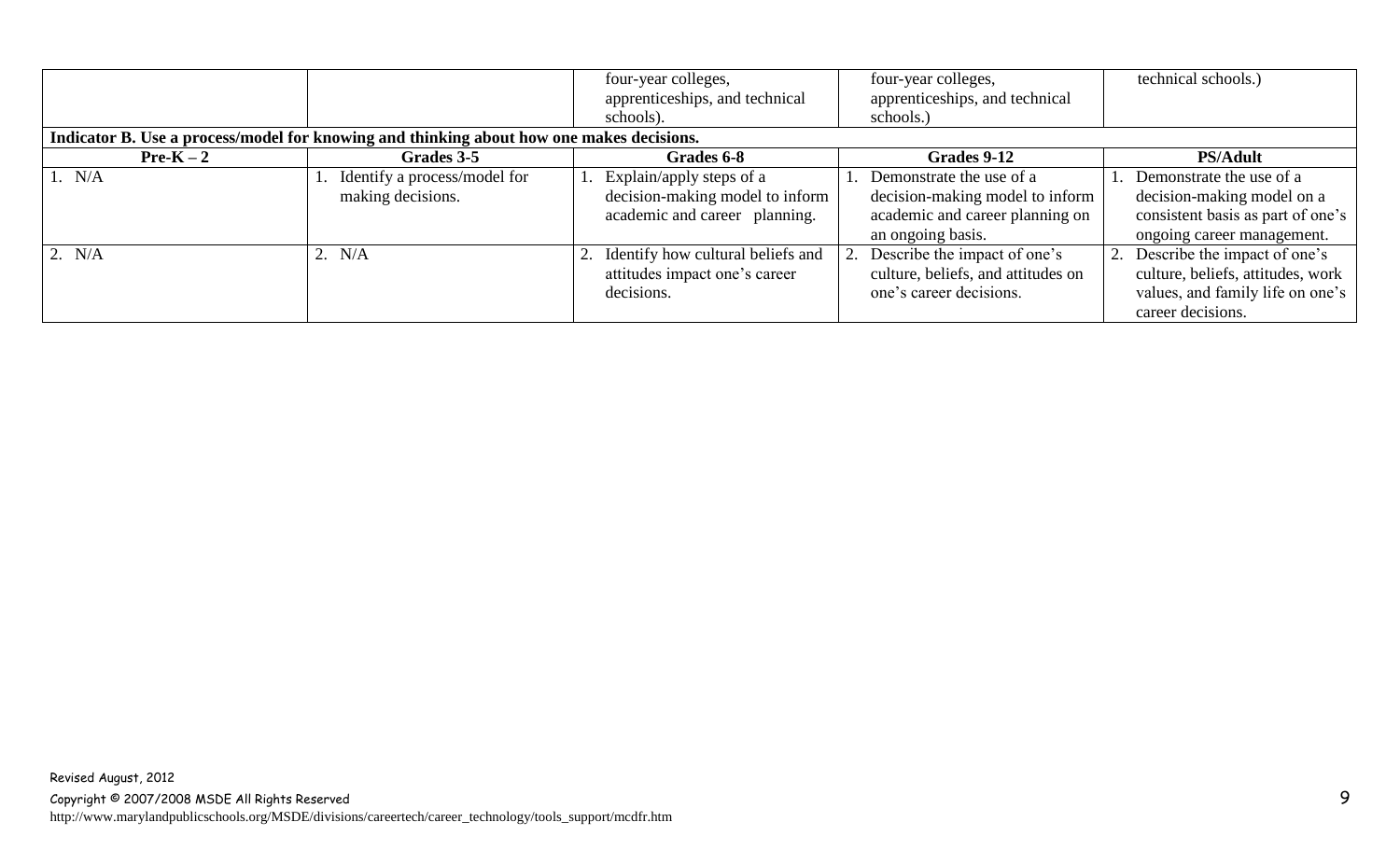*Standard 4: Career Preparation: Students shall prepare for postsecondary and career success through a sequenced academic and technical program of study and related workplace experiences.*

| Indicator A. Acquire cluster and academic content knowledge and skills to succeed in high school and beyond. |                                                                             |                                                                                                                                                                            |                                                                                                                                                                                                                                |                                                                                                                                                                                                                                   |
|--------------------------------------------------------------------------------------------------------------|-----------------------------------------------------------------------------|----------------------------------------------------------------------------------------------------------------------------------------------------------------------------|--------------------------------------------------------------------------------------------------------------------------------------------------------------------------------------------------------------------------------|-----------------------------------------------------------------------------------------------------------------------------------------------------------------------------------------------------------------------------------|
| $Pre-K-2$                                                                                                    | Grades 3-5                                                                  | Grades 6-8                                                                                                                                                                 | Grades 9-12                                                                                                                                                                                                                    | <b>PS/Adult</b>                                                                                                                                                                                                                   |
| 1. Apply academic content<br>standards of the Maryland State<br>Curriculum.                                  | 1. Apply academic content<br>standards of the Maryland State<br>Curriculum. | Apply academic content<br>standards of the Maryland State<br>Curriculum.                                                                                                   | Apply academic content<br>standards of the Maryland State<br>Curriculum.                                                                                                                                                       | Successfully complete<br>academic or training<br>requirements.                                                                                                                                                                    |
| 2. N/A                                                                                                       | 2. N/A                                                                      | Apply cluster content knowledge<br>and skills (foundation, pathway,<br>cross cluster) through<br>technology, research, problem-<br>solving, and project-based<br>learning. | Apply academic and career –<br>2.<br>related content knowledge and<br>skills (foundation, pathway, cross<br>cluster) through technology,<br>research, problem-solving, work-<br>based learning, and project-based<br>learning. | Apply academic and career-<br>related cluster content<br>knowledge and skills<br>(foundation, pathway, cross<br>cluster) through technology,<br>research, problem-solving,<br>work-based learning, and<br>project-based learning. |
| 3. N/A                                                                                                       | 3. N/A                                                                      | Explore academic and career-<br>related skills and the Skills for<br>Success through project-based<br>learning and career connecting<br>activities.                        | Demonstrate academic and<br>career related skill and the Skills<br>for Success through project-<br>based learning and, if applicable,<br>CTE programs of study and other<br>career connecting activities                       | Apply academic and career<br>3.<br>related skill and the Skills for<br>Success through project-based<br>learning and, if applicable,<br>CTE programs of study and<br>other career connecting<br>activities.                       |
| 4. N/A                                                                                                       | 4. N/A                                                                      | 4. $N/A$                                                                                                                                                                   | Develop a career folder /portfolio<br>to demonstrate academic and<br>technical knowledge and skills of<br>a career cluster for employment<br>and postsecondary preparation.                                                    | Update career folder/portfolio<br>to demonstrate academic and<br>technical knowledge and skills<br>of a career cluster for<br>employment and postsecondary<br>preparation.                                                        |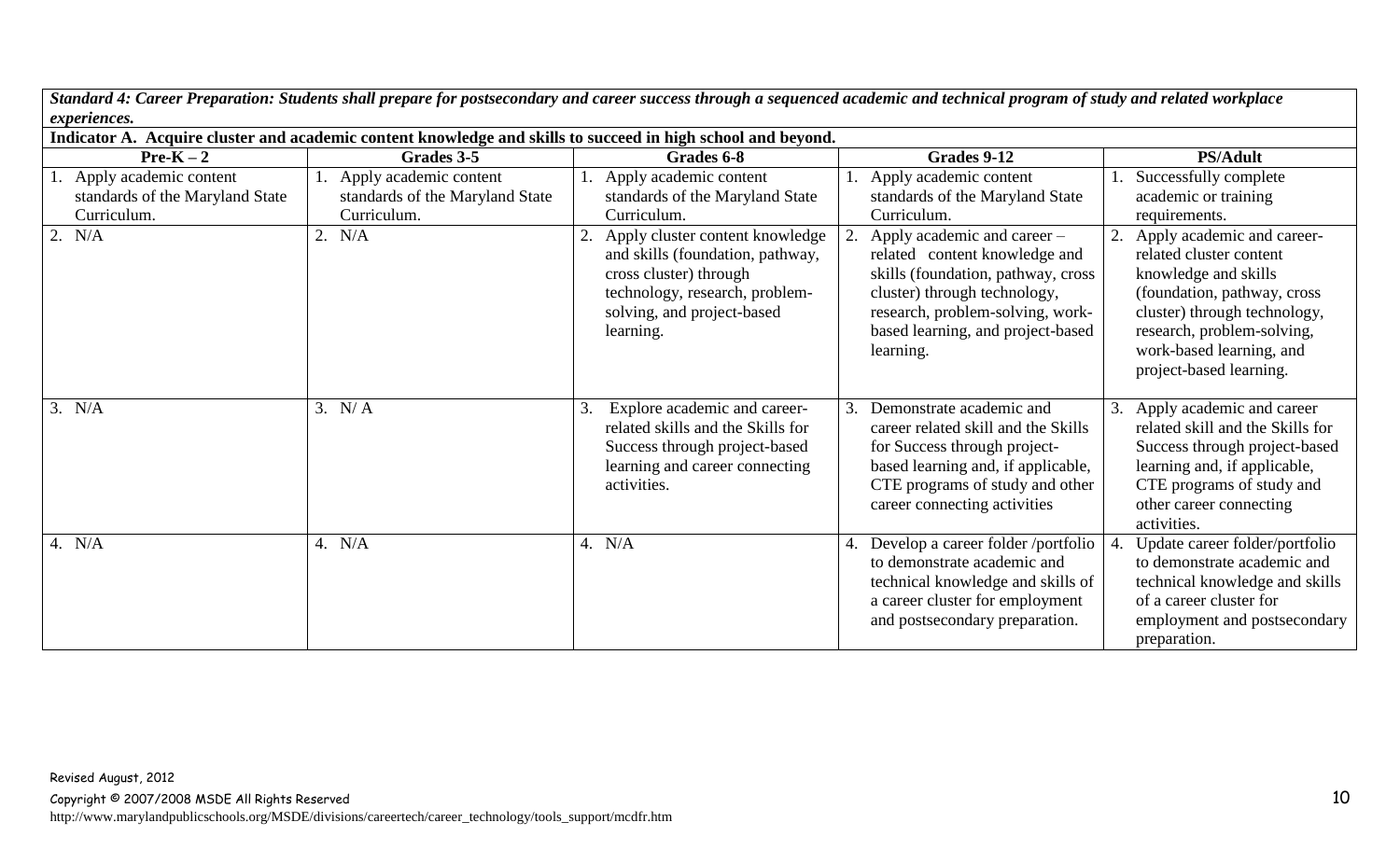| Indicator B. Use the selected decision-making process/model to update and modify the six-year academic and career plan. |            |            |                                     |                              |
|-------------------------------------------------------------------------------------------------------------------------|------------|------------|-------------------------------------|------------------------------|
| $Pre-K-2$                                                                                                               | Grades 3-5 | Grades 6-8 | Grades 9-12                         | <b>PS/Adult</b>              |
| 1. N/A                                                                                                                  | 1. N/A     | 1. $N/A$   | 1. Identify problems and/or gaps in | 1. Analyze existing plan to  |
|                                                                                                                         |            |            | the existing academic and career    | identify academic and career |
|                                                                                                                         |            |            | plan annually.                      | preparation needs.           |
| 2. N/A                                                                                                                  | 2. $N/A$   | 2. N/A     | 2. Develop and complete the steps   | 2a. Re-evaluate career and   |
|                                                                                                                         |            |            | and timelines for taking post       | education goals              |
|                                                                                                                         |            |            | secondary entrance tests,           | 2b. Complete the steps and   |
|                                                                                                                         |            |            | choosing and applying to            | timelines for selecting      |
|                                                                                                                         |            |            | colleges / training programs, and   | education, training, and     |
|                                                                                                                         |            |            | gaining admission, obtaining        | employment options.          |
|                                                                                                                         |            |            | financial aid (FAFSA) or            |                              |
|                                                                                                                         |            |            | selecting employment options.       |                              |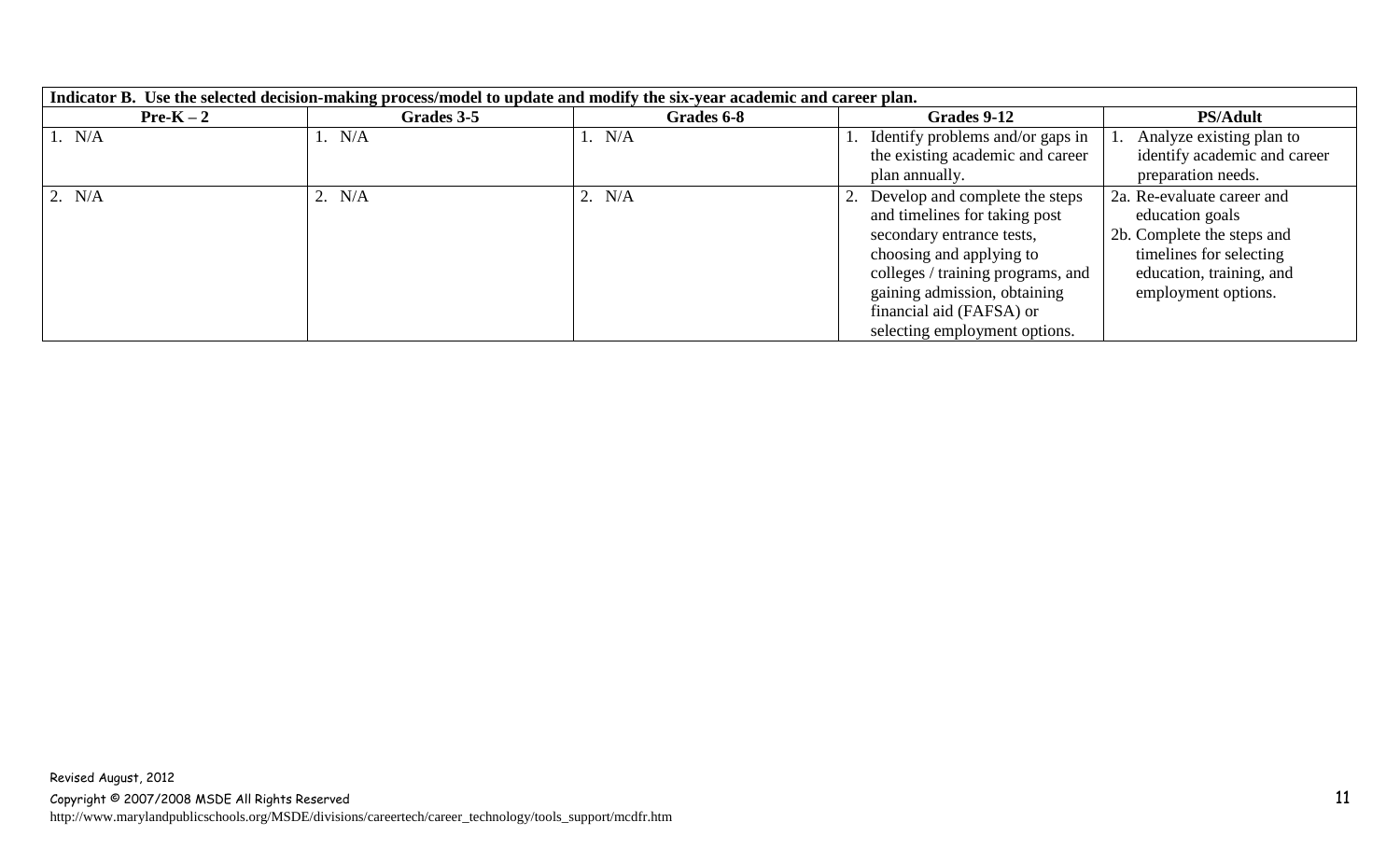|           | Standard 5: Job-Seeking and Advancement – Students shall demonstrate skills to secure, maintain and advance in employment. |            |                                                                                                                                                                                                                                                                                                                        |                                                                                                                                                                                                                                                                                                                     |
|-----------|----------------------------------------------------------------------------------------------------------------------------|------------|------------------------------------------------------------------------------------------------------------------------------------------------------------------------------------------------------------------------------------------------------------------------------------------------------------------------|---------------------------------------------------------------------------------------------------------------------------------------------------------------------------------------------------------------------------------------------------------------------------------------------------------------------|
|           |                                                                                                                            |            | Indicator A. Understand how academic, technical, cross cluster and employability skills are needed to obtain or create, maintain, and advance in one's career.                                                                                                                                                         |                                                                                                                                                                                                                                                                                                                     |
| $Pre-K-2$ | Grades 3-5                                                                                                                 | Grades 6-8 | Grades 9-12                                                                                                                                                                                                                                                                                                            | <b>PS/Adult</b>                                                                                                                                                                                                                                                                                                     |
| 1. $N/A$  | 1. $N/A$                                                                                                                   | 1. N/A     | 1. Demonstrate proficiency in<br>academic and career-related<br>content standards, academic<br>content standards and Skills for<br>Success.                                                                                                                                                                            | Demonstrate proficiency in<br>academic and career-related<br>content standards, training<br>requirements, and core<br>employability skills (i.e. Skills<br>for Success).                                                                                                                                            |
| 2. N/A    | 2. N/A                                                                                                                     | 2. N/A     | Demonstrate skills to seek<br>employment including writing a<br>resume and cover letter,<br>completing a job application,<br>interviewing for a job, finding<br>and pursuing employment leads<br>and marketing oneself in the<br>workplace.                                                                            | 2.<br>Demonstrate skills to seek<br>employment including writing<br>a resume and cover letter,<br>completing a job application,<br>interviewing for a job, finding<br>and pursuing employment leads<br>and marketing oneself in the<br>workplace.                                                                   |
| 3. N/A    | 3. N/A                                                                                                                     | 3. N/A     | 3. Demonstrate proficiency in<br>transferable skills that lead to<br>advancement within a career<br>cluster of occupations (e.g.<br>business management finance<br>cluster: financial management<br>and accounting, legal services,<br>regulatory compliance, risk<br>management, government<br>relations, marketing.) | Demonstrate proficiency in<br>transferable skills that lead to<br>advancement within a career<br>cluster of occupations (e.g.<br>business management finance<br>cluster: financial management<br>and accounting, legal services,<br>regulatory compliance, risk<br>management, government<br>relations, marketing.) |
| 4. $N/A$  | 4. $N/A$                                                                                                                   | 4. $N/A$   | 4. Make decisions about the<br>advantages and challenges of<br>employment in a non-traditional<br>career.                                                                                                                                                                                                              | 4. Assess the impact of one's<br>decisions regarding<br>employment in a non-<br>traditional career.                                                                                                                                                                                                                 |
| 5. N/A    | 5. N/A                                                                                                                     | 5. N/A     | 5. N/A                                                                                                                                                                                                                                                                                                                 | Determine career preference<br>regarding geographic mobility<br>and one's employability.                                                                                                                                                                                                                            |

Revised August, 2012 Copyright © 2007/2008 MSDE All Rights Reserved 12 http://www.marylandpublicschools.org/MSDE/divisions/careertech/career\_technology/tools\_support/mcdfr.htm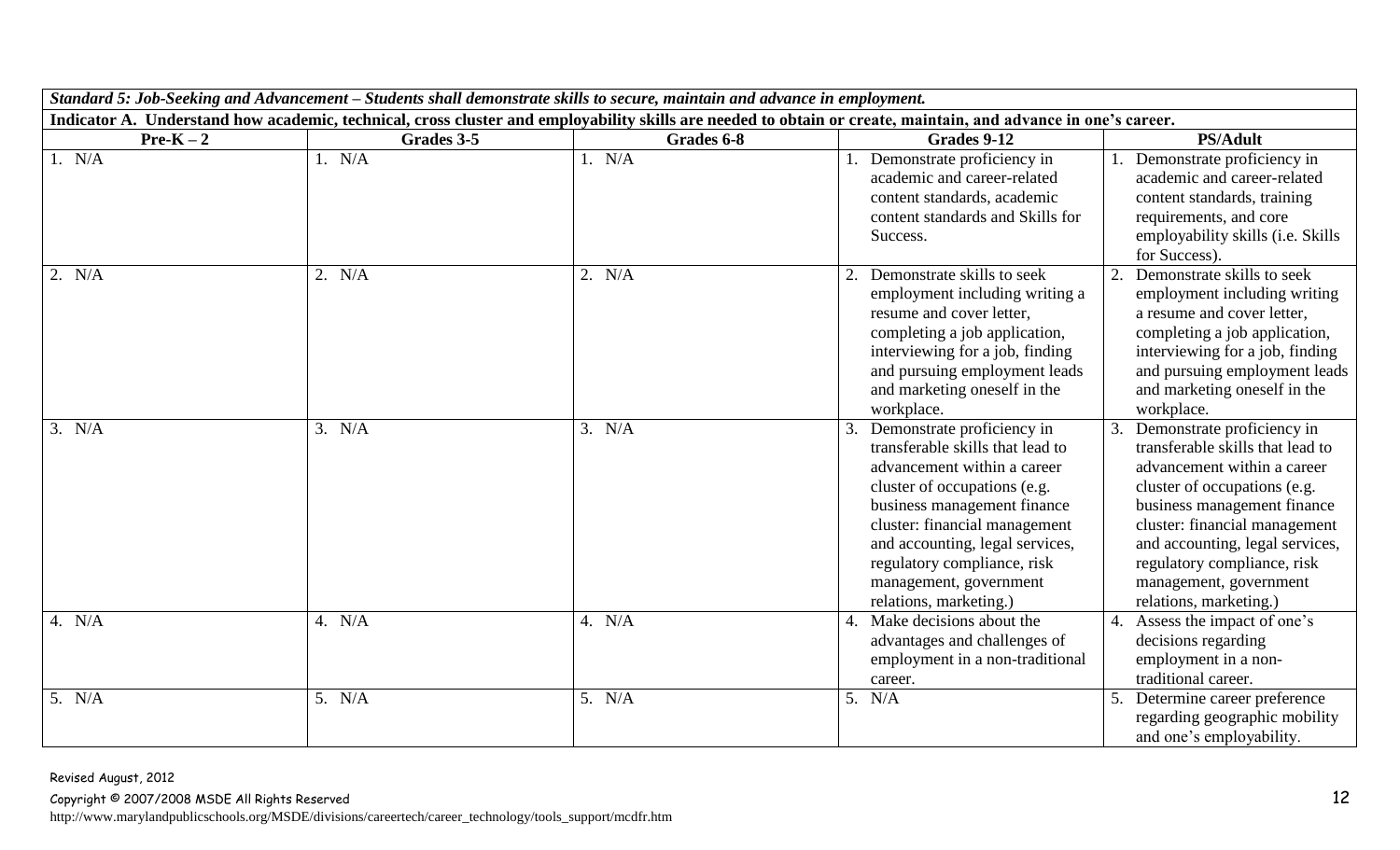| $Pre-K-2$ | Grades 3-5 | Grades 6-8 | Grades 9-12 | <b>PS/Adult</b>                    |
|-----------|------------|------------|-------------|------------------------------------|
| 6. $N/A$  | 6. $N/A$   | 6. $N/A$   | 6. $N/A$    | 6. Demonstrate a variety of skills |
|           |            |            |             | and behaviors to maintain          |
|           |            |            |             | employment such as thinking        |
|           |            |            |             | skills, the ability to work on     |
|           |            |            |             | cross-functional teams, strong     |
|           |            |            |             | interpersonal skills, technology   |
|           |            |            |             | skills, communication skills,      |
|           |            |            |             | honesty and other positive         |
|           |            |            |             | personal qualities.                |
| 7. N/A    | 7. $N/A$   | 7. N/A     | 7. N/A      | Select an offering in one's        |
|           |            |            |             | career pathway that has high       |
|           |            |            |             | probability for career             |
|           |            |            |             | satisfaction and progression,      |
|           |            |            |             | and negotiate effectively for      |
|           |            |            |             | salary and other forms of          |
|           |            |            |             | compensation.                      |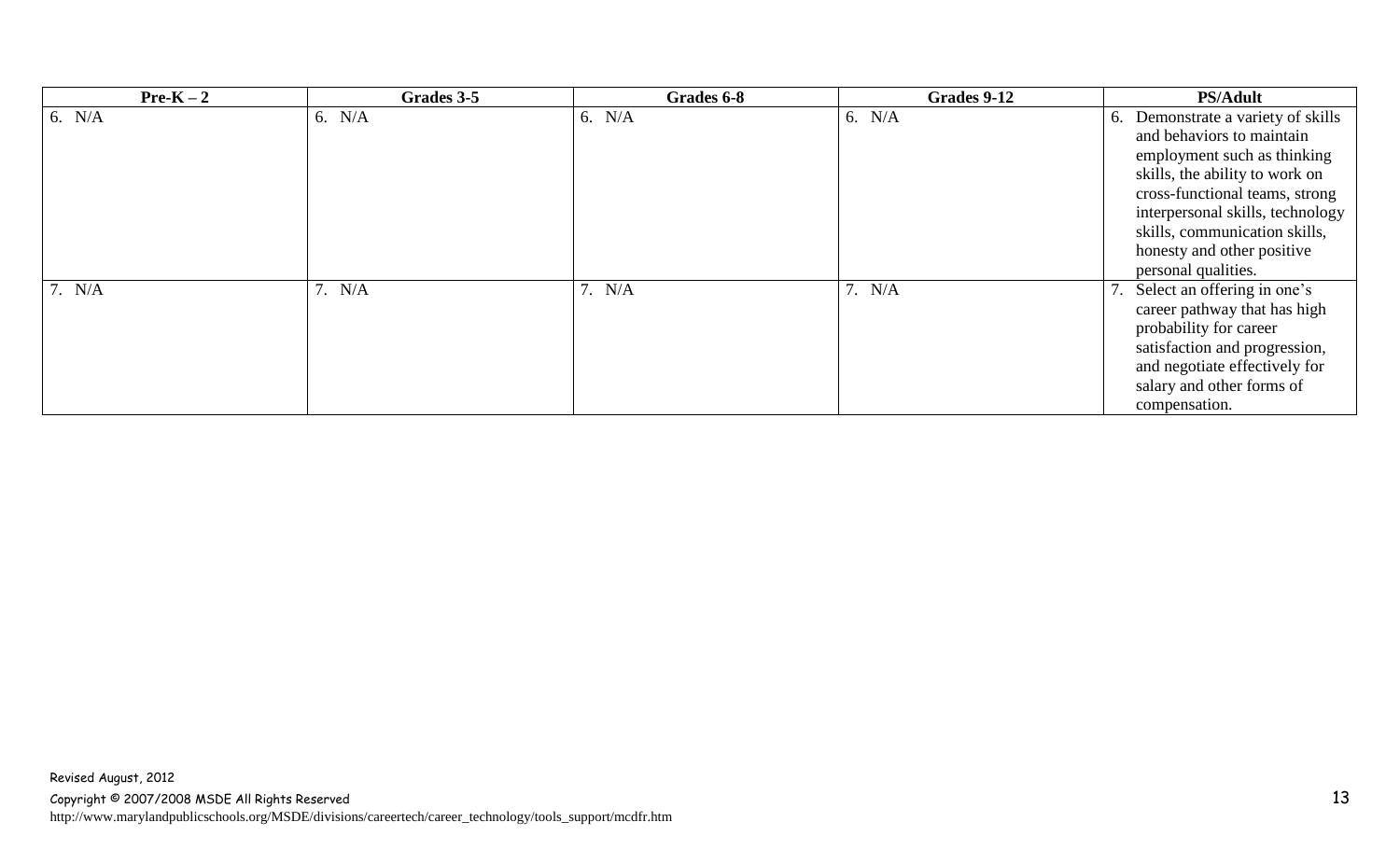*Standard 6: Career Satisfaction and Transition – Individuals shall demonstrate how the ongoing attainment of knowledge and skills enhances one's ability to function and transition effectively in a diverse and changing economy.*

| Indicator A. Apply career management and decision-making skills to update ones' career plan as needed. |            |                                                                                                         |                                                                                                                                                                                                                                                 |                                                                                                                                                                                                                                                                                   |  |  |  |
|--------------------------------------------------------------------------------------------------------|------------|---------------------------------------------------------------------------------------------------------|-------------------------------------------------------------------------------------------------------------------------------------------------------------------------------------------------------------------------------------------------|-----------------------------------------------------------------------------------------------------------------------------------------------------------------------------------------------------------------------------------------------------------------------------------|--|--|--|
| $Pre-K-2$                                                                                              | Grades 3-5 | Grades 6-8                                                                                              | Grades 9-12                                                                                                                                                                                                                                     | <b>PS/Adult</b>                                                                                                                                                                                                                                                                   |  |  |  |
| 1. $N/A$                                                                                               | 1. N/A     | 1. N/A                                                                                                  | Determine changes and trends<br>that may impact career plans and<br>develop short- and long-term<br>goals.                                                                                                                                      | Evaluate and integrate, as<br>appropriate, changes and trends<br>into one's career plans.                                                                                                                                                                                         |  |  |  |
| 2. N/A                                                                                                 | 2. N/A     | 2. N/A                                                                                                  | Explain that many skills and<br>behaviors are needed to manage<br>one's career development (e.g.<br>resiliency, self-efficacy, ability to<br>scan the environment for trends<br>and changes, having a futures<br>perspective, and flexibility). | Demonstrate career<br>development skills and<br>behaviors and integrate them<br>into one's approach to career<br>development (e.g. resiliency,<br>self-efficacy, ability to scan the<br>environment for trends and<br>changes, having a futures<br>perspective, and flexibility). |  |  |  |
| 3. N/A                                                                                                 | 3. N/A     | Explain how education, work,<br>family, national crisis and<br>economic conditions affect<br>decisions. | Describe how education, work,<br>family issues, national crisis and<br>economic/labor market<br>conditions affect decisions.                                                                                                                    | Evaluate the impact of one's<br>education, work, family, and<br>economic/labor market<br>conditions when making<br>decisions.                                                                                                                                                     |  |  |  |
| 4. N/A                                                                                                 | 4. N/A     | 4. N/A                                                                                                  | 4. N/A                                                                                                                                                                                                                                          | 4. Investigate additional education<br>and training as needed for<br>career retention and<br>advancement.                                                                                                                                                                         |  |  |  |
| 5. $N/A$                                                                                               | 5. N/A     | 5. $N/A$                                                                                                | 5. Analyze and compare school and<br>work needs with regard to<br>interests, skills, and values to<br>determine if long term goals are<br>met.                                                                                                  | Identify other positions that use<br>cross cluster or transferable<br>skills and apply a decision-<br>making process/model when a<br>career transition is required.                                                                                                               |  |  |  |
| 6. $N/A$                                                                                               | 6. $N/A$   | 6. $N/A$                                                                                                | 6. $N/A$                                                                                                                                                                                                                                        | 6. Analyze opportunities that exist<br>for lateral or vertical movement<br>from a current position and/or<br>for enriching current                                                                                                                                                |  |  |  |

Revised August, 2012

Copyright © 2007/2008 MSDE All Rights Reserved 14

http://www.marylandpublicschools.org/MSDE/divisions/careertech/career\_technology/tools\_support/mcdfr.htm